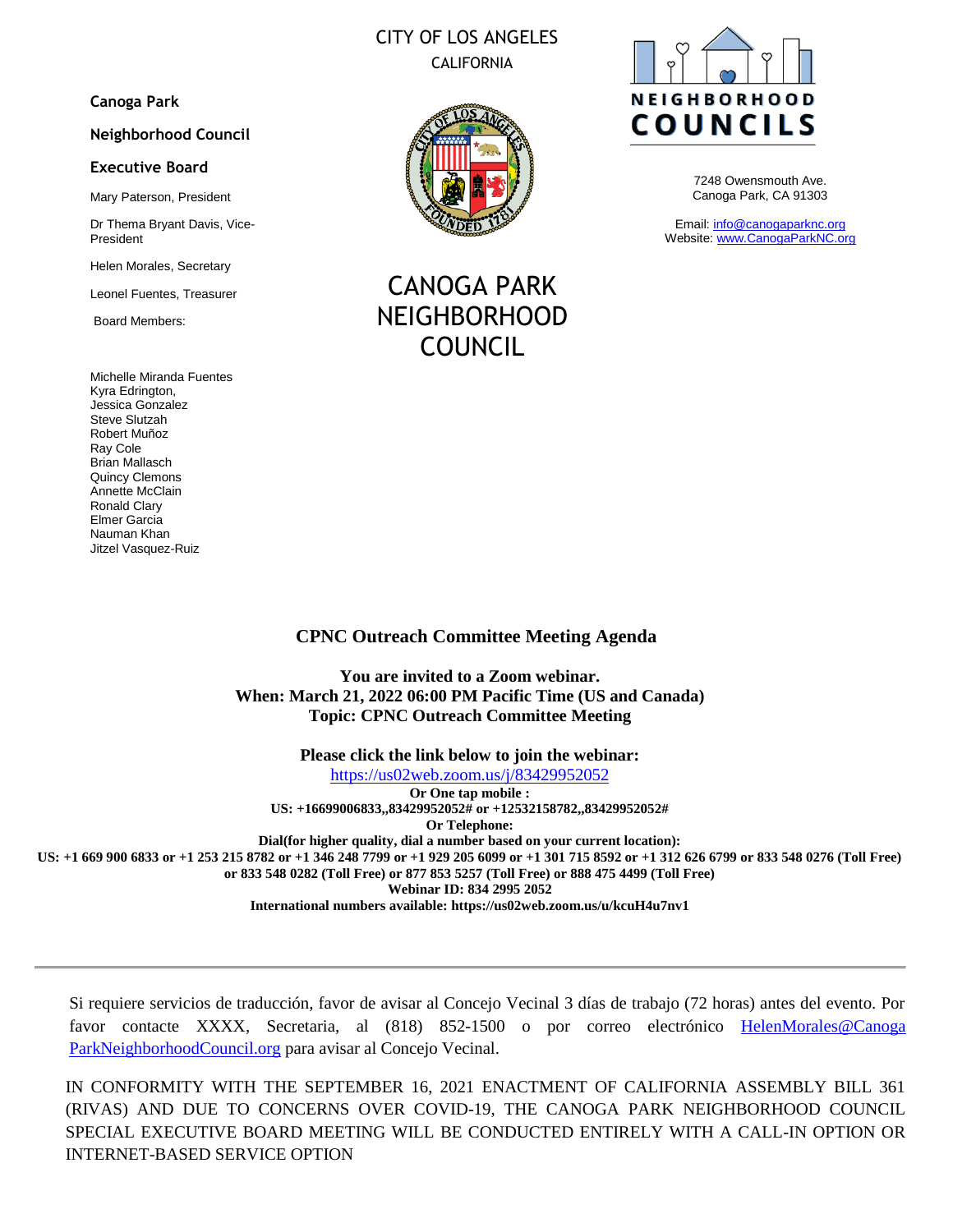Every person wishing to address the Board must dial (877) 853-5257 and enter **83429952052** and then press # to join the meeting. When prompted by the presiding officer, to provide public input at the Neighborhood Council meeting the public will be requested to dial \*9 or use the Raise Hand option, to address the Board on any agenda item before the Board takes an action on an item. Comments from the public on agenda items will be heard only when the respective item is being considered.

Comments from the public on other matters not appearing on the agenda that are within the Board's jurisdiction will be heard during the General Public Comment period. Please note that under the Brown Act, the Board is prevented from acting on a matter that you bring to its attention during the General Public Comment period; however, the issue raised by a member of the public may become the subject of a future Board meeting. Public comment is limited to 2 minutes per speaker, unless adjusted by the presiding officer of the Board.

AB 361 Updates: Public comment cannot be required to be submitted in advance of the meeting; only real-time public comment is required.

If there are any broadcasting interruptions that prevent the public from observing or hearing the meeting, the meeting must be recessed or adjourned.

If members of the public are unable to provide public comment or be heard due to issues within the Neighborhood Council's control, the meeting must be recessed or adjourned.

Any messaging or virtual background is in the control of the individual board member in their personal capacity and does not reflect any formal position of the Neighborhood Council or the City of Los Angeles.

*The Neighborhood Council system enables meaningful civic participation for all Angelenos and serves as a voice for improving government responsiveness to local communities and their needs. We are an advisory body to the City of Los Angeles, comprised of stakeholder volunteers who are devoted to the mission of improving our communities.*

# **I. CALL TO ORDER & ROLL CALL**

# **II. Welcome Remarks – Ray Cole (5 minutes)**

## **III. GENERAL PUBLIC COMMENT ON NON-AGENDA ITEMS: (5 minutes)**

Comments from the public on non-agenda items within the Board's jurisdiction (1 minute per speaker). The Council is not permitted to take action on items that are not identified on the agenda. Public comment on agendized items will be called as each agenda item is brought forward. Comments are limited to 2 minutes, unless otherwise declared by the President or presiding director.)

## **IV. Outreach to gain new members**

1. Motion to Approve up to \$2000.00 for Ads in the Valley Vantage Group Newspaper 1. Rates as seen below.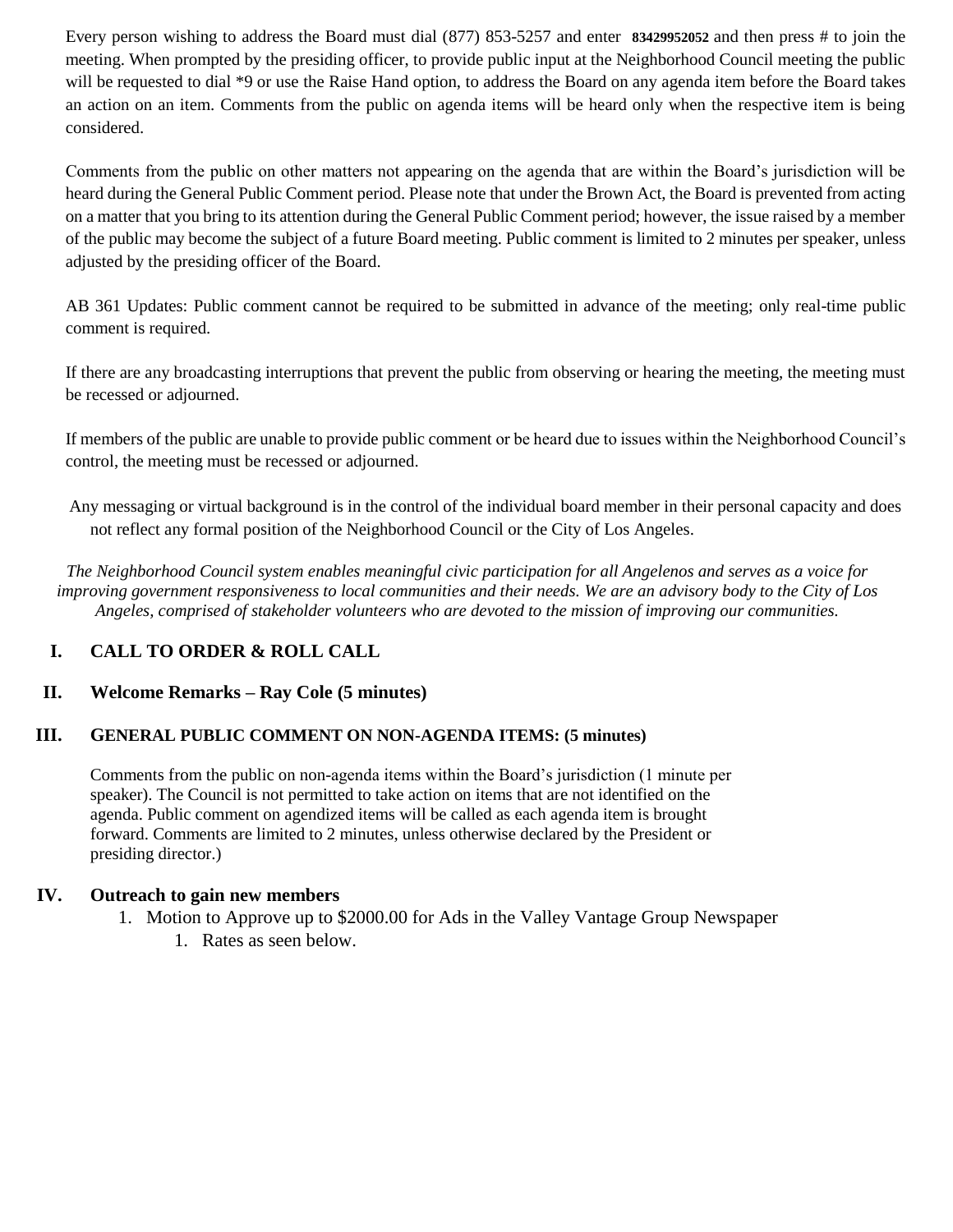## **Advertising Rates VALLEY VANTAGE GROUP** Warner Center News, Valley Vantage

and Calabasas Enterprise

Circulation 20,000 weekly, 15,000 digital subscribers Posted Weekly at www.valleynewsgroup.com

# **Advertising Rates ENCINO ENTERPRISE**

Circulation 15,000 bi-monthly, 8,000 email subscribers Posted Bi-Monthly at www.valleynewsgroup.com

## **Advertising Rates NORTH VALLEY NEWS**

Circulation 20,000 digital subscribers, 5000 delivered paper Posted Bi-Monthly at www.valleynewsgroup.com

| <b>FULL PAGE</b> | $10"$ x $14"$     | \$1500 | <b>FULL PAGE</b> | $10"$ x $14"$     | \$1450 |
|------------------|-------------------|--------|------------------|-------------------|--------|
| JR. PAGE         | $8''$ x 14"       | \$1000 | JR. PAGE         | $8''$ x 14"       | \$950  |
| <b>1/2 PAGE</b>  | $10"$ x 7"        | \$875  | <b>1/2 PAGE</b>  | $10'' \times 7''$ | \$825  |
| <b>1/3 PAGE</b>  | $6''$ x 7"        | \$525  | <b>1/3 PAGE</b>  | $6''$ x 7"        | \$505  |
| <b>1/4 PAGE</b>  | $6''$ x 5 $1/2''$ | \$375  | <b>1/4 PAGE</b>  | $6''$ x 5 $1/2''$ | \$350  |
| <b>1/6 PAGE</b>  | $4"$ x 5 $1/2"$   | \$250  | <b>1/6 PAGE</b>  | $4"$ x 5 $1/2"$   | \$225  |
| <b>1/8 PAGE</b>  | 4"x 4"            | \$200  | <b>1/8 PAGE</b>  | 4"x 4"            | \$175  |
| 1/12 PAGE        | $4"$ x 3"         | \$150  | <b>1/12 PAGE</b> | $4" \times 3"$    | \$125  |
| 1/16 PAGE        | $4" \times 2"$    | \$100  | <b>1/16 PAGE</b> | 4"x2"             | \$75   |

## ONLINE ADVERTISING BANNERS: 3 1/2" x 14" - \$100 per week

COMBINATION BUY: Purchase the Warner Center group and pick up the Encino Enterprise or North Valley News at 30% Off.

Purchase the Encino Enterprise or North Valley News and pick up the Valley News Group papers at 30% Off. MULTIPLE RATE DISCOUNTS: 2x 5% Off, 4x 10% Off, 6x 15% Off, 12x 20% Off SPOT COLOR: \$50 FULL FOUR COLOR \$100 additional

- 2. Review of Promotional Materials to distribute and ad
- 3. Suggestions from members for a campaign to fill open board vacancies

# **V. Business Cards, Badges, Name Tags and Branded Shirts**

Discussion and possible action:

Motion to approve up to \$3000.00 for Business Cards, Badges, Name tags and shirts

# **VI. Committee Cohesion-Submitting requests for outreach on events**

1. Discussion on google form to request outreach assistance

# **VII. ADJOURNMENT**

**As a covered entity under Title II of the Americans with Disabilities Act, the City of Los Angeles does not discriminate based on disability and upon request will provide reasonable accommodation to ensure equal access to its programs, services, and activities. Sign language interpreters, assistive listening devices, or other auxiliary aids and/or services may be provided upon request. To ensure availability of services, please make your request at least 3 business days (72 hours) prior to the meeting for regular meetings and 1 day (24 hours) prior to special meeting by contacting the Department of Neighborhood Empowerment by calling (213) 978-1551 or email: NCsupport@lacity.org**

**PUBLIC POSTING OF AGENDAS** – Neighborhood Council agendas are posted for public review as follows:

Canoga Park Community Center, 7248 Owensmouth Ave., Canoga Park, CA 91303

CPNC Website: [www.CanogaParkNC.org](http://www.canogaparknc.org/)

You can also receive our agendas via email by subscribing to L.A. City's Early Notification System at <https://www.lacity.org/subscriptions>

Notice to Paid Representatives - If you are compensated to monitor, attend, or speak at this meeting, City law may require you to register as a lobbyist and report your activity. See Los Angeles Municipal Code Section 48.01 et seq. More information is available at ethics.lacity.org/lobbying. For assistance, please contact the Ethics Commission at (213) 978 1960 or [ethics.commission@lacity.org](mailto:ethics.commission@lacity.org)